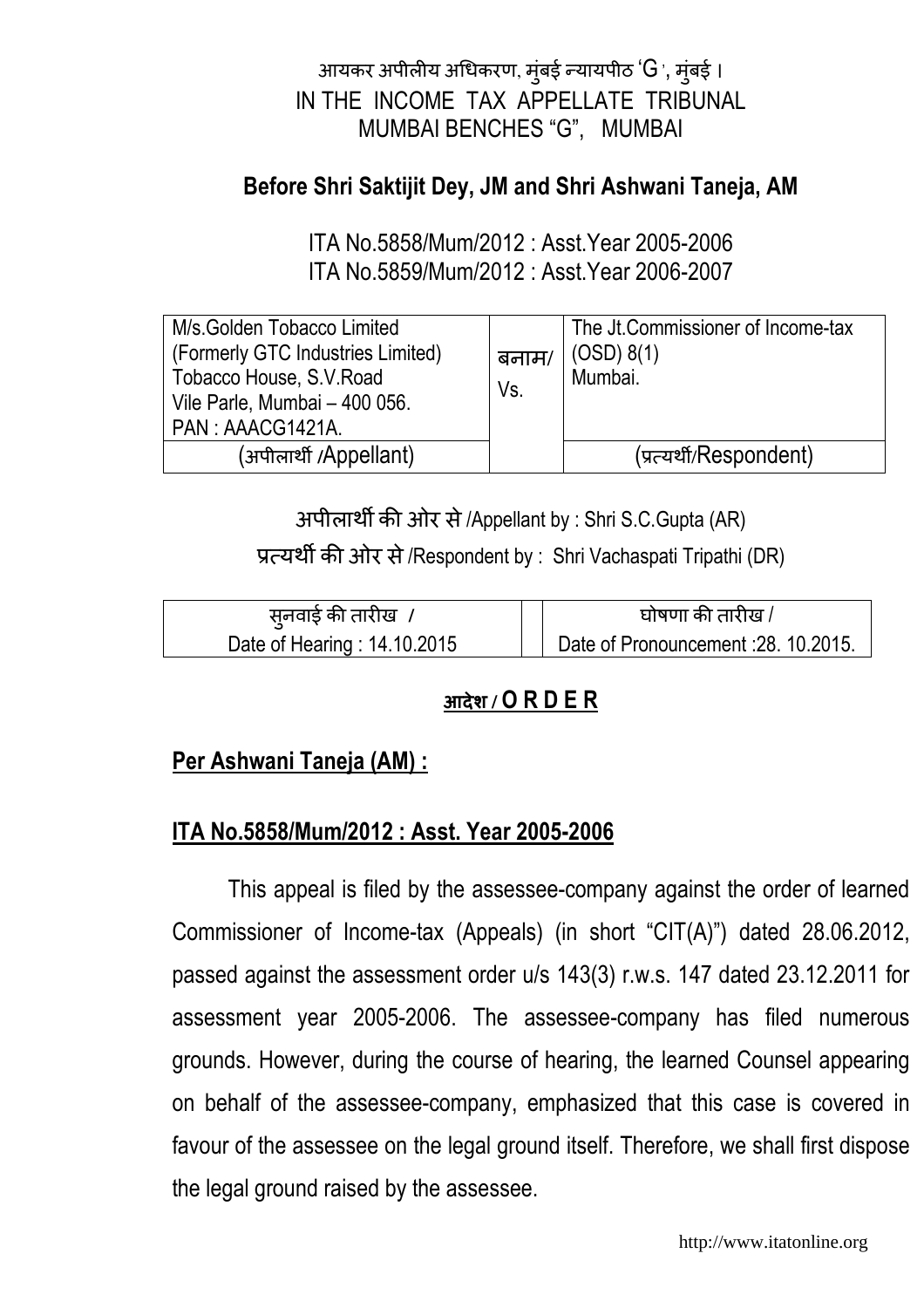2. At the outset, it was pointed out by the learned Counsel that there was a delay on the part of the assessee in filing of the appeal by 16 days. The learned Counsel has drawn our attention on the petition for condonation of delay in filing of appeal and affidavit filed along with that.

3. We have heard both the parties on this issue. No serious objection has been raised by the learned Departmental Representative for granting condonation of delay in filing of appeal by the assessee. It is further noted by us that the assessee has been able to demonstrate sufficient cause in explaining the delay of 16 days. Therefore, in the interest of justice, relying upon the judgment of the Hon'ble Supreme Court in the case of Collector, Land Acquisition v. Mst.Katiji & Ors. [(1987) 167 ITR 471 (SC)], we find it appropriate to admit this appeal, and therefore, the appeal is admitted for adjudication on its merits.

4. In Ground No.1, the assessee-company has challenged the reopening of the assessment. It has been argued that in this case original assessment was done u/s 143(3) of the Income-tax Act, 1961 (in short "the Act"). Subsequently, notice has been issued u/s 148, after the expiry of four years from the end of the assessment year. It is submitted that there is no allegation in the reasons about any failure on the part of the assessee in disclosure of material facts, and thus, the case of the assessee is protected by the proviso to section 147 of the Act. It has been submitted that the proviso to section 147 puts an embargo of time limit of four years. It is further submitted that apart from the above the reopening is invalid, also on the ground that there is no fresh tangible material coming in the possession of the Assessing Officer at the time of recording of reasons, and therefore, in the absence of the same, no reasons can be recorded for reopening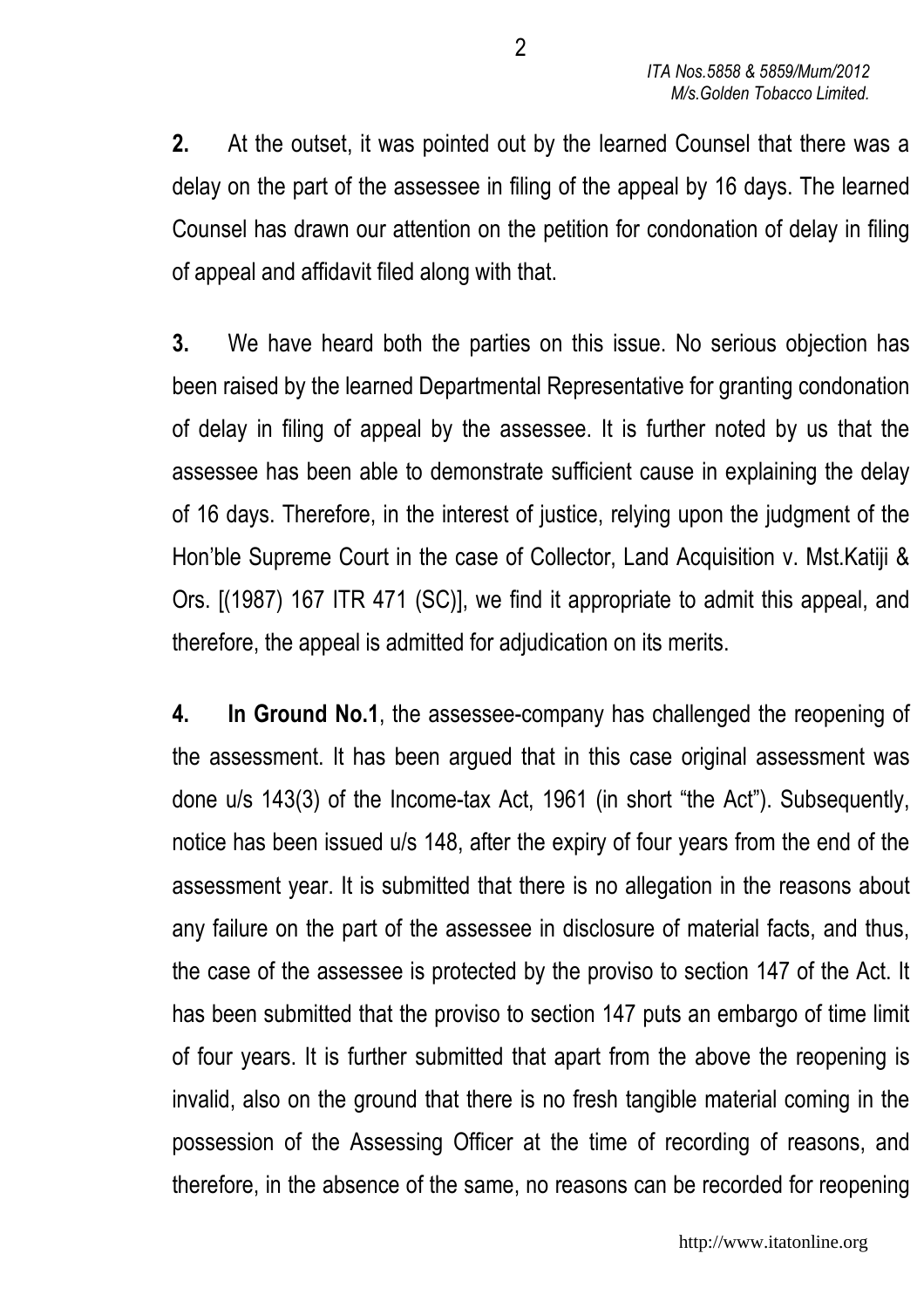of the assessment. Reliance has been placed; in this case, on the judgment of Mumbai Bench of the Tribunal in the case of Motilal R.Todi and various cases discussed and relied in the said judgment. For the purpose of taking benefit of first proviso to section 147, reliance has been placed by the learned Counsel on the judgment of the Hon'ble Bombay High Court in the case of Titanor Components Limited in writ petition No.71 of 2005, order dated 9th June, 2011, Hindustan Lever Ltd. v. ACIT 268 ITR 332 (Bom.), CIT v. Shri Shailesh S.Shah in ITA No.1913 of 2013, order dated 30th September, 2015 (Bombay High Court), and on the judgment of the Hon'ble Supreme Court of India in the case of CIT v. Avadh Transformers (P.) Ltd. 51 Taxmann.com 369 (SC), wherein the judgment of the Hon'ble Allahabad High Court reported at 33 Taxmann.com 24 was upheld by the Hon'ble Supreme Court.

5. On the other hand, the learned Departmental Representative has supported the orders of the lower authorities and requested that the reopening should be held as valid. In response to our query that whether there was any failure on the part of the assessee in disclosure of material facts or whether there was any fresh material coming into the possession of the Assessing Officer, the learned Departmental Representative was not able to put forth any factual material to controvert the arguments of the learned Counsel of the assessee.

6. We have considered the facts and circumstances of the case as well as judgments relied upon by the learned Counsel and gone through the orders of the lower authorities. The brief facts are that in this case original assessment proceedings were done u/s 143(3) vide order dated 28.12.2007 determining the total income at nil, after set off of brought forward business loss of Rs.7,82,88,126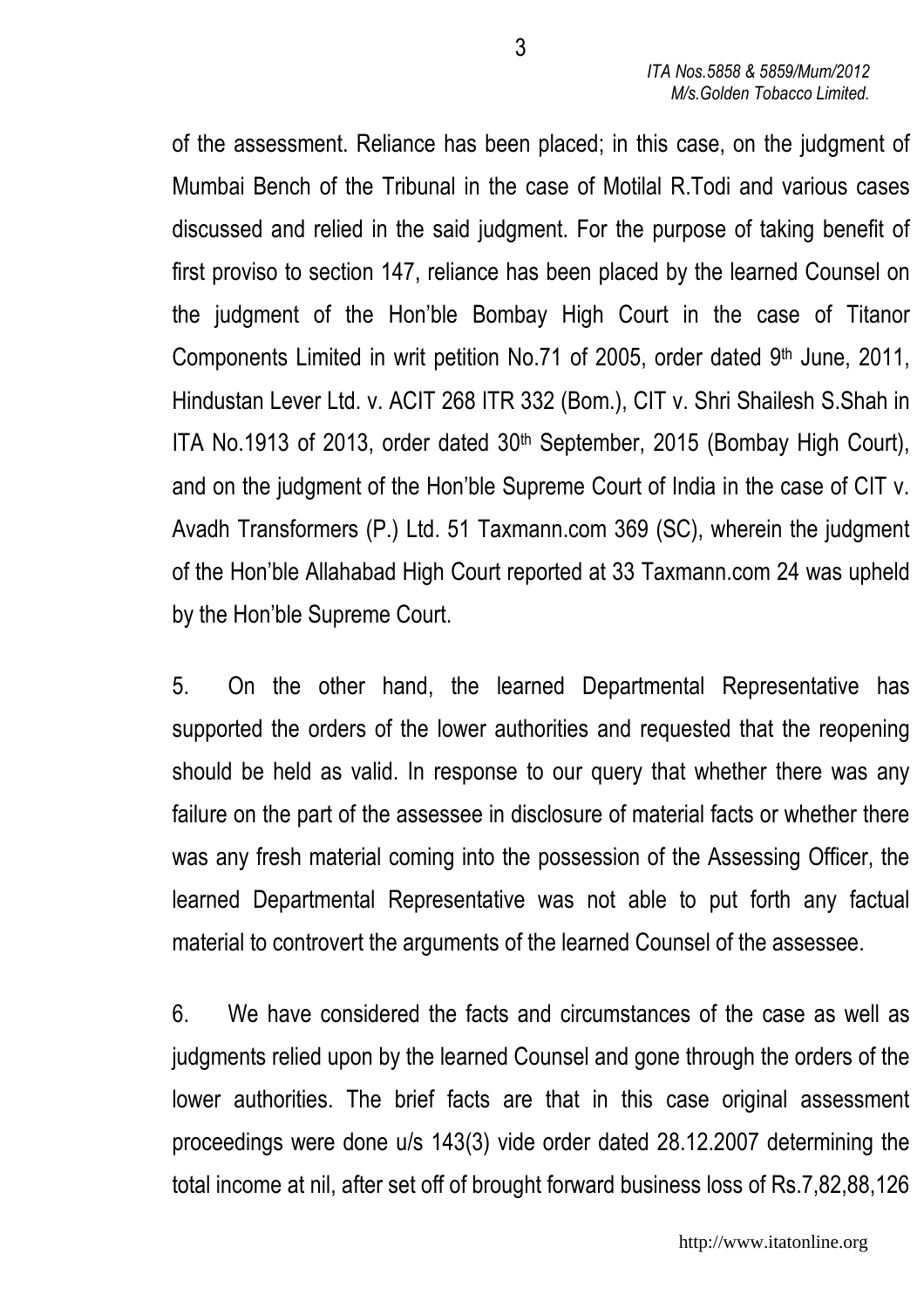and brought forward unabsorbed depreciation of Rs.63,64,593. Subsequently, the Assessing Officer issued notice u/s 148 dated 31.3.2011. In response to the same, the assessee-company filed its return of income and asked for the `Reasons' for reopening of the assessment, which was furnished by the AO to the assessee. For the sake of ready reference these reasons are reproduced here under:-

"In this case, the assessee filed Return of Income for the A.Y. 2005-06 on 28/10/2005, declaring total income at Rs.1811/-. Assessment u/s. 143(3) was completed on 28/12/2007, determining total income at NIL after set off of brought forward unabsorbed business losses and depreciation.

#### I. Irregular allowance of Depreciation :

It is seen from depreciation statement as per Income Tax Act, the assessee has claimed depreciation of Rs.76,83,991/- on 'Time Sharing Unit Property'. The property is on lease for a period of 99 years and also the right to property is acquired prior to 01/04/1998, as such, the assessee is not eligible for depreciation either under the category of intangible assets or other. Omission to disallow the same has resulted into under assessment of Rs.76,83,991/-.

#### II. Incorrect computation of taxable income:

While computing the taxable income, the assessee had taken profit as per Profit & Loss Account at Rs.30,39,015/0 which included income on account of exceptional items of Rs.6,09,98,126/-. The exceptional items (net) comprised of adjustment of account of liabilities, no longer required and expenses on account of loans & advances and sundry debtors. Further, it is seen that in computation statement, the assessee had reduced income of Rs.10,72,88,467/- chargeable u/s. 41(1) for

considering it separately. It has also reduced an amount of Rs.119470524/-, chargeable u/s. 41(1) because the same was disallowed u/s. 43B, and as such, not claimed as expenditure in earlier assessment. The net impact of the above adjustment in the computation is as follows:

| <b>Particulars</b>                                                   | Amount (Rs) |
|----------------------------------------------------------------------|-------------|
| Exceptional items included in the P & L A/c.                         | 6,09,98,126 |
| Less $ $ (i)lncome chargeable $u/s$ . 41(1) considered<br>separately | 107288467   |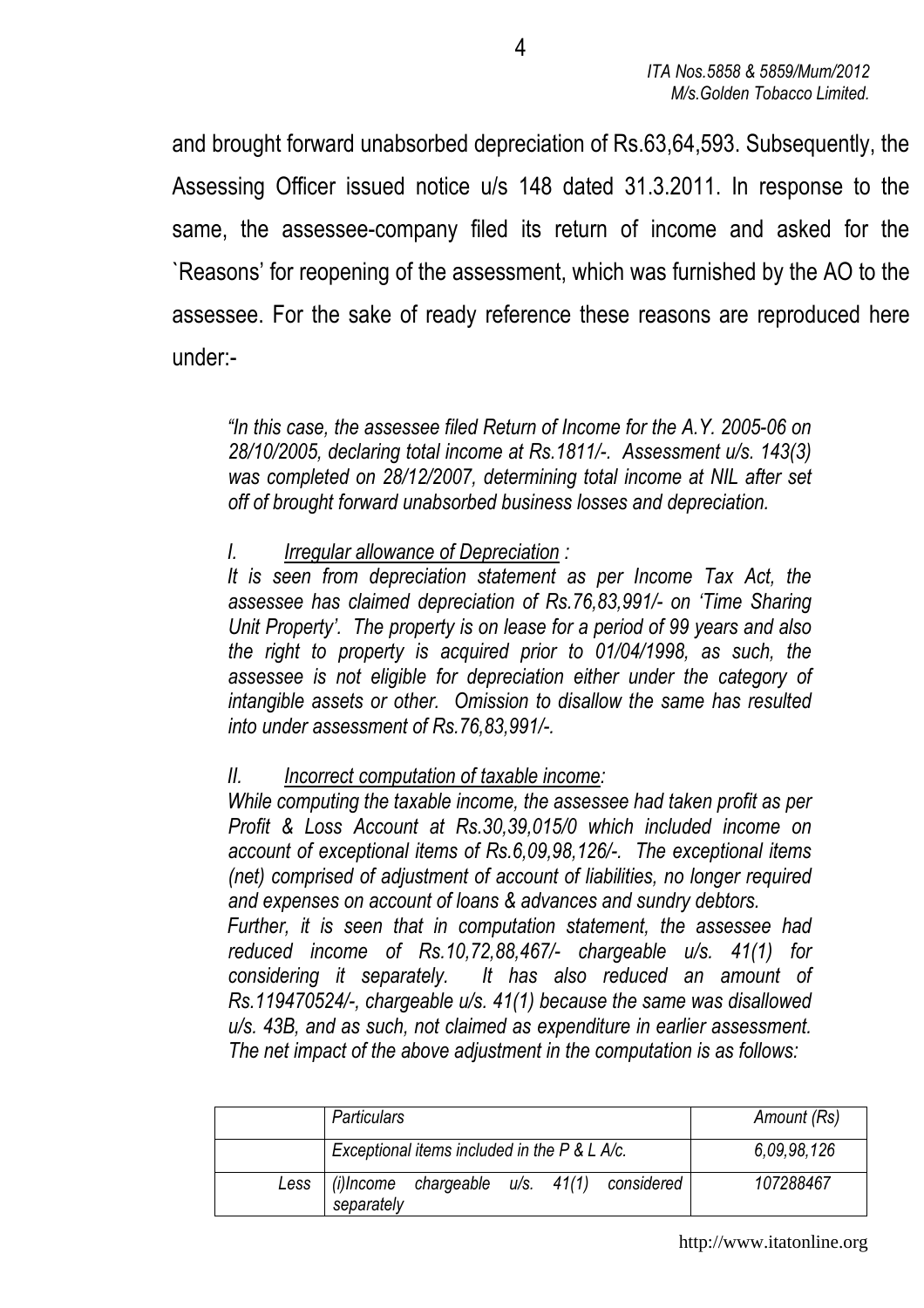|       | (ii)Concession in interest on bank borrowings /<br>debentures, etc. written back consequent to<br>settlement reached as the same was disallowed<br>u/s. 43B, and as such, not claimed as expenditure<br>in earlier assessment (considered by statutory<br>Auditor while computing income chargeable u/s.<br>41(1) | 11,94,70,524                      |
|-------|-------------------------------------------------------------------------------------------------------------------------------------------------------------------------------------------------------------------------------------------------------------------------------------------------------------------|-----------------------------------|
| Add   | Income chargeable u/s. 41(1) on account of<br>concession in interest on bank borrowings /<br>debentures etc., written back consequent to<br>settlement reached, as the same was claimed as<br>expenditure in earlier assessment.                                                                                  | 10,72,88,467                      |
|       | EFFECT OF ADJUSTMENTS ON ACCOUNT OF<br>EXCEPTIONAL ITEMS AND INCOME U/S. 41(1)                                                                                                                                                                                                                                    | 5.84.72.398                       |
|       | Liabilities in respect of principal amount of loans<br>and interest thereon no longer payable written back<br>on their negotiated settlements                                                                                                                                                                     | 15,44,01,003/-                    |
| Add:  | Liabilities in respect of luxury tax written back:<br>Under amnesty scheme In terms of Supreme Court<br>judgment                                                                                                                                                                                                  | 1,58,39,988/-<br>$5,65,18,000/$ - |
|       | Total                                                                                                                                                                                                                                                                                                             | 22,67,58,991/-                    |
| Less: | Old Sundry Debtors and Loans & Advances written<br>off (net)                                                                                                                                                                                                                                                      | 16,57,60,865/-                    |
|       | <b>Exceptional Items</b>                                                                                                                                                                                                                                                                                          | 6,09,98,126/-                     |

From the above, it is clear that the assessee had reduced an amount of Rs.5,84,72,398/- from profit instead of making an addition of Rs.10,72,88,467/- u/s. 41(1) to it, as quantified by statutory Auditor. The same is accepted by the Department. The mistake resulted in under assessment of income of Rs.16,57,60,865/- (5,84,72,398 + 10,72,88,467). Alternatively, it is seent that exceptional items (net) of Rs.6,09,98,126/- in the Profit & Loss Account is arrived as follows:

The exceptional items of Rs.6,09,98,126/- is arrived after reducing old sundry debtors and loans & advances (net) of Rs.165760865/- from the liabilities which are written back on account of settlement /amnesty etc. As the expenses debited on account of loans & advances and sundry debtors are either capital or inadmissible expenditure, the same is required to be disallowed. Omission to disallow the same has resulted into under assessment of R.16,57,60,865/-

In view of the above, I have reasons to believe that, on the above two issues, the income amounting to Rs.17,34,44,856/- (Rs.76,83,991 + 16,57,60,865), chargeable to tax, has escapement within the meaning of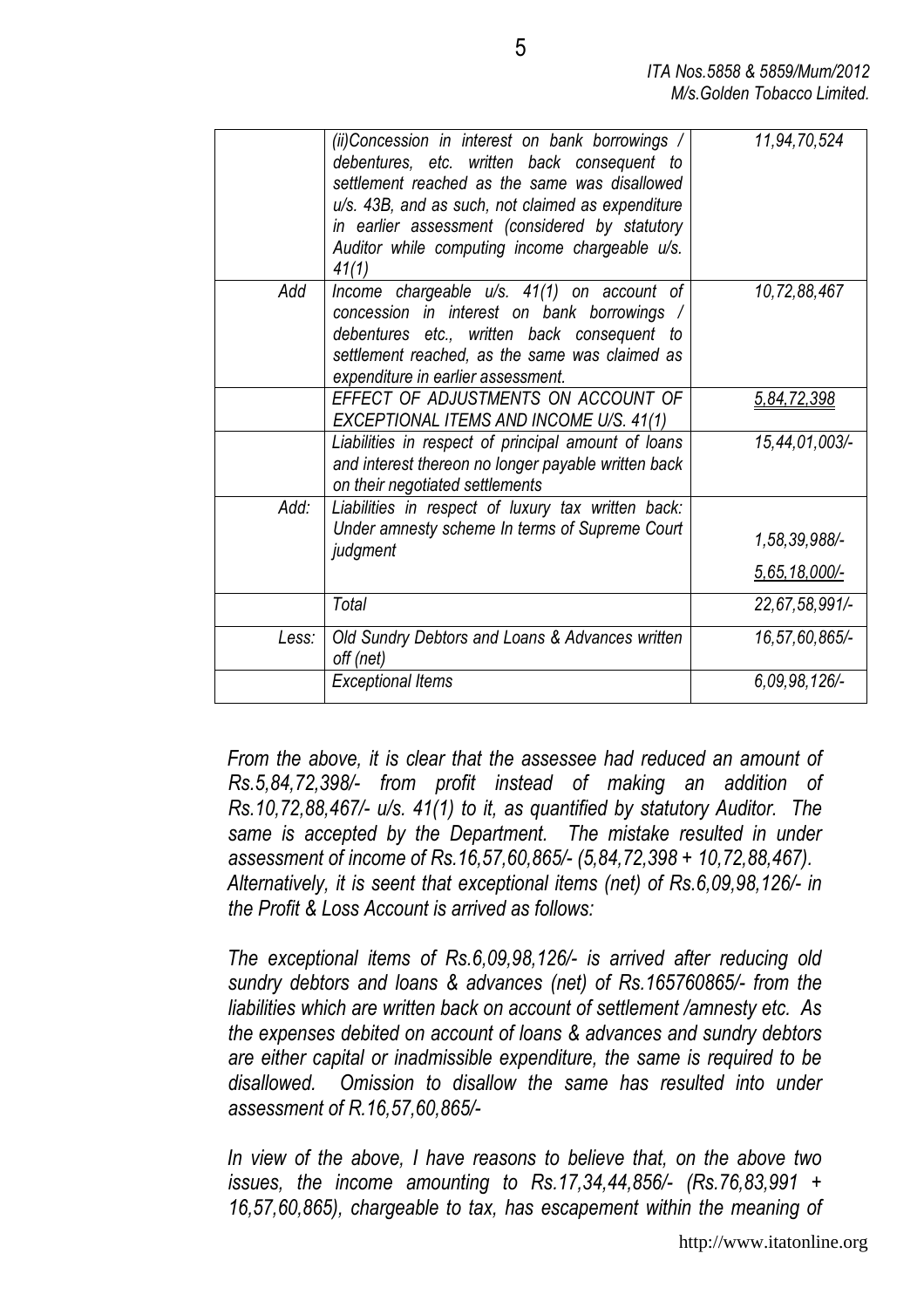section 147 of the I.T. Act. Therefore, the case is re-opened by issue of notice u/s. 148 of the I.T. Act, after obtaining the prior approval from the Hon'ble CIT – 8, Mumbai vide her office letter dated 31.03.2011. Issue notice u/s. 148 of the I.T.Act, 1961."

6.1 The assessee has challenged the aforesaid `Reasons' on two counts, i.e., One - there is no fresh material coming into the possession of the AO at the time of recording of the reasons, and Two - the reopening has been done after expiry of four years from the end of the assessment year; and there is no allegation in the `Reasons' about failure on the part of the assessee in disclosure of material facts.

6.2 We shall now deal with both the arguments one by one :

### 6.3 No fresh tangible material :

 A perusal of the aforesaid `Reasons' would clearly reveal that these have been recorded by the AO on the basis of examination done by the AO of the existing assessment records of the assessee-company. On none of the issues we could find reference to any fresh tangible material in the possession of the AO to make a belief about escapement of income. In our considered view, the law in this regard is now well settled. As relied upon by the learned Counsel also, recently Hon'ble Mumbai Bench of the Tribunal in the case of Motilal R.Todi (ITA No.2910/Mum/2013, order dated 22.09.2015) has analyzed the entire law available on this issue, and thereafter it was held by the Hon'ble Bench that reopening was invalid in the absence of fresh tangible material. The Hon'ble Bench has relied upon the judgment of the Hon'ble Bombay High Court in the case of Bombay Stock Exchange Limited, writ petition No.2468 dated 12.06.2014 reported at 89 CCH 118 and judgment of Hon'ble Delhi High Court in the case of http://www.itatonline.org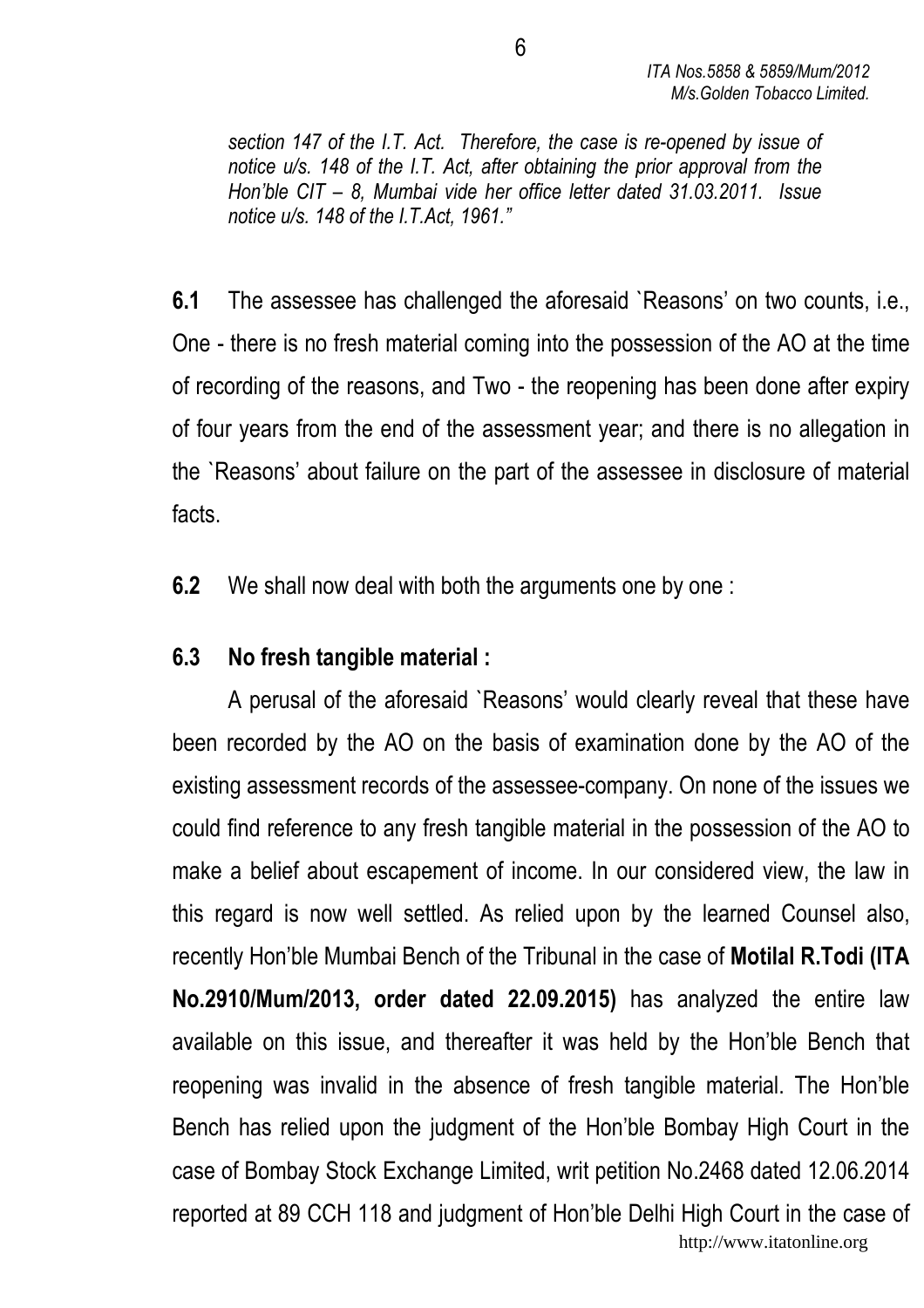Pr.CIT v. Tupperware India Pvt. Ltd. (ITA No.415 of 2015, order dated 10.08.2015). The relevant parts of this judgment are reproduced here under for the sake of ready reference :-

"6.6 . In the present case, it was noticed by us that the case of the assesse is that there was no fresh tangible material in the possession of AO at the time of recording of impugned reasons. A perusal of the 'Reasons' recorded by the AO in this case reveals that at the time of recording of these 'Reasons' the AO had examined original assessment records only and no fresh material had come in the possession of the AO. In response to our specific query also, Ld DR could not point out any fresh material available with the AO at the time of reopening of the case of the assessee. Thus, assertion of the assessee that there was no fresh material with AO for reopening of this case, remained uncontroverted.

6.7. Under these facts and circumstances, let us now examine settled position of law on this issue. It has been held in various judgments coming from various courts that availability of fresh tangible material in the possession of AO at the time of recording of impugned reasons is a sine qua none, before the AO can record reasons for reopening of the case. We begin with the judgment of Hon'ble Supreme Court in the case of CIT vs. Kelvinator India Ltd. 320 ITR 561 (SC), laying down that for reopening of the assessment, the AO should have in its possession 'tangible material'. The term 'tangible material' has been understood and explained by various courts subsequently. There has been unanimity of the courts on this issue that in absence of fresh material indicating escaped income, the AO cannot assume jurisdiction to reopen already concluded assessment.

6.8. Recently, Hon'ble Delhi High Court in the case of Pr. CIT vs Tupperware India Pvt. Ltd., in its order dt 10-8-15 (ITA no 415/2015 ) got an occasion to analyse latest position of law on this issue. After discussing http://www.itatonline.org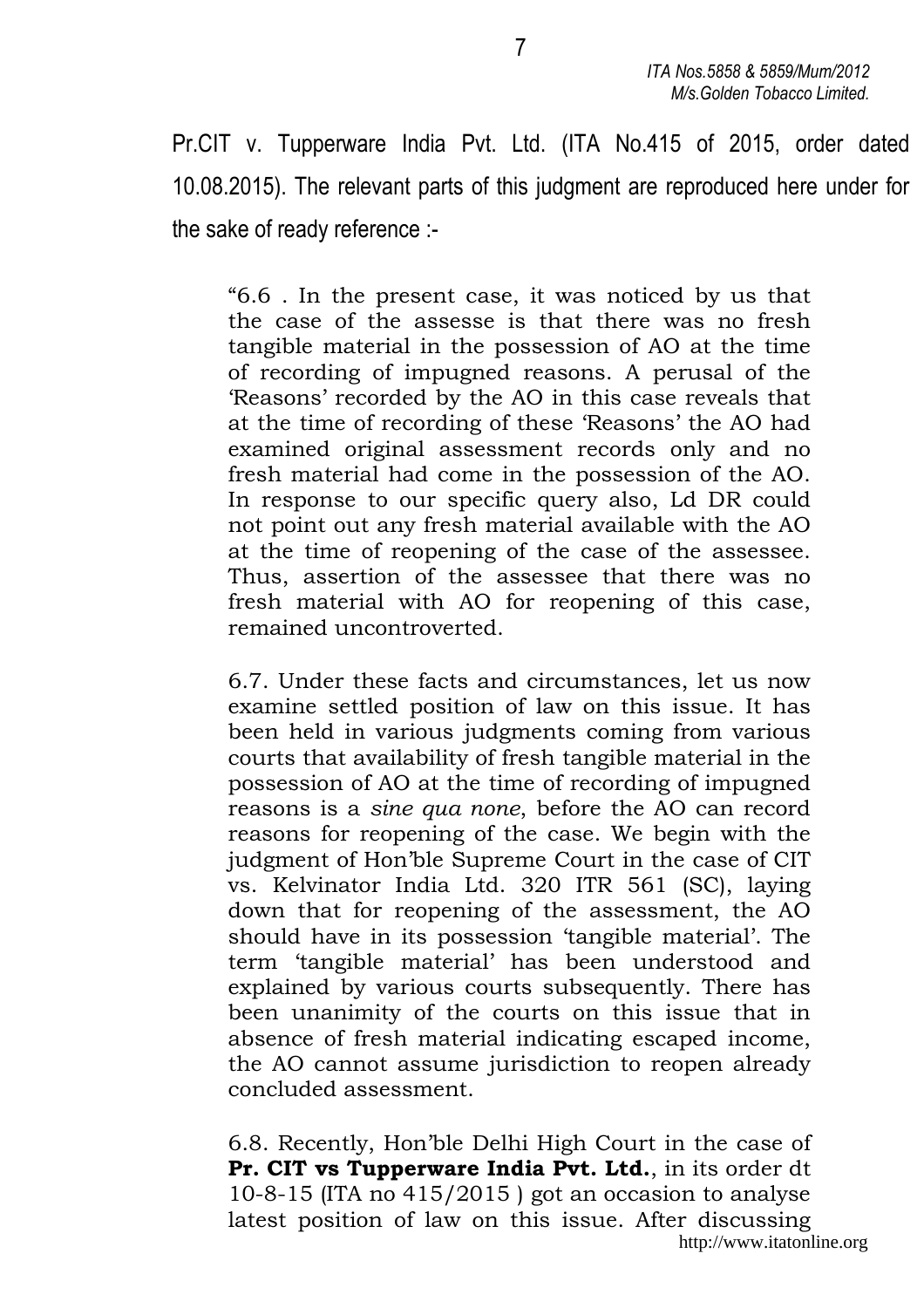many judgments on this issue, it was held that even in the case of original assessment order having been passed u/s 143(1), it is mandatory for the AO to have in its possession, fresh tangible material before reopening of the case.

6.9 In the case of Bombay Stock Exchange Ltd. (writ petition no.2468 dt. 12.06.2014) (89 CCH 118), Hon'ble Bombay High Court observed as under:

"5. It is pertinent to note that Respondent No.1 has not set out in the reasons which fact or other material was not disclosed by the Petitioner that led to income escaping assessment. In fact, on going through the reasons, we find that Respondent No.1 has come to the conclusion/belief that income had escaped assessment on the basis of the material already before him and no new tangible material has been relied upon by **Respondent No.1** to come the said conclusion/belief. This is clear from the use of the words "on perusal of the records it is noticed........", "further perusal of statement 2 enclosed with the computation of income shows......." and "it is further noticed......" in the impugned notice."

6.10. In the case of CIT vs. Orient Craft Ltd. 354 ITR 536, it was observed by Hon'ble Delhi High Court that in the said case, Reasons for reassessment disclosed that AO reached belief that there was escapement of income "on going through the return of income" filed by assessee after he accepted return u/s. 143(1) without scrutiny, and nothing more. In these facts, it was held by the Hon'ble High Court that it was nothing but review of earlier proceedings and abuse of power by AO. It was further held that since there was no whisper in reasons recorded, of any tangible material which came to possession of AO subsequent to issue of intimation, therefore, it was an arbitrary exercise of power conferred u/s 147. Thus, reopening was held to be invalid on this ground itself.

 $6.11$ . In the case of **Mohan Gupta (HUF) vs. CIT 366** ITR 115, same view has been followed by Hon'ble Delhi High Court.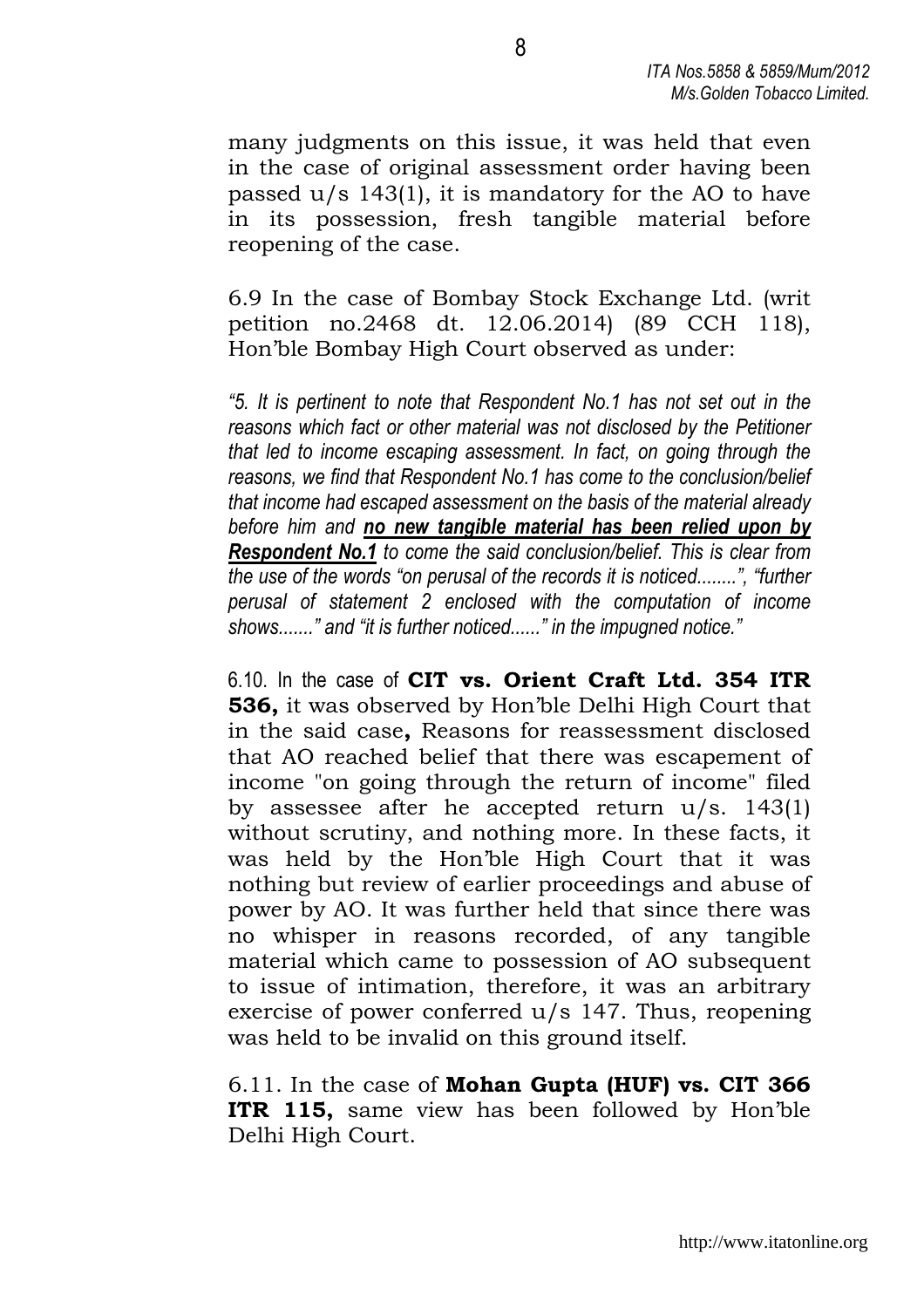#### 6.12. Further, in the case of  $CIT$  vs. K. L. Arora in ITA 118/2014 dated 21-04-2014, Hon'ble Delhi High Court observed as under:

 "This Court is of the opinion that no fault can be found with the Tribunal's order. It is well settled that in order to issue a valid reassessment notice, the AO has to be satisfied on the basis of tangible material or information subsequently available to him that the assessee had not made full and true disclosure which led to income escaping assessment at the stage when the original assessment was completed. Short of that a re-appreciation of the **existing materials** which really amounts to review is impermissible. The Tribunal, in the circumstances of this case was justified in concluding that re-assessment proceedings themselves were not in accordance with law and consequently dismissing the Revenue's appeal. No question of law arises for consideration."

6.13. In the case of CIT vs. Shri Atul Kumar Swami in ITA No. 112/2014 dated 18-03-2014 reported at 52 Taxmann.com 47, Hon'ble Delhi High Court observed as under:

"…..Reopening of assessment is valid if it is based on tangible material to justify conclusion that there was escapement of income—In instant case note forming part of return clearly mentioned and described nature of the receipt under a non-compete agreement— Reasons for issuance of notice u/s 147 nowhere mentioned that revenue came up with any other fresh material warranting reopening of assessment—Mere conclusion of proceedings  $u/s$  143(1) ipso facto does not bring invocation of powers for reopening assessment—Reopening of assessment was unjustified—Revenue's appeal dismissed."

6.14. Further reliance can be placed on the detailed judgment in the case of **Madhukar Khosla vs. ACIT** 367 ITR 165 (Delhi), wherein it has been held that the reopening is not permitted under the law unless it is based on fresh tangible material and that if The "**reasons to believe**" are not based on **new, "tangible** http://www.itatonline.org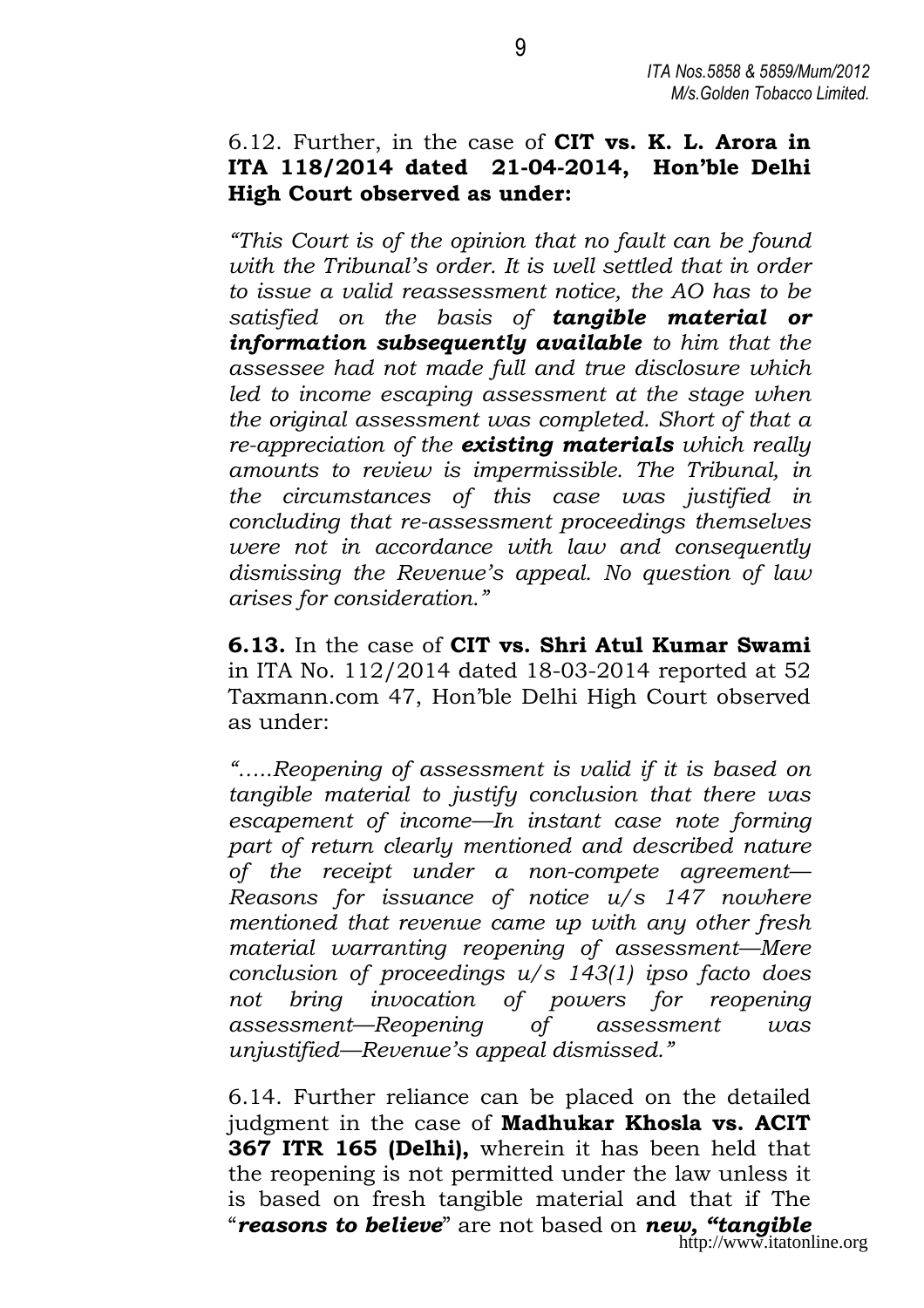**materials**", the reopening amounts to an impermissible review. It has been further observed that :

"The foundation of the AO's jurisdiction and the raison d'etre of a reassessment notice are the "reasons to believe". Now this should have a relation or a link with an objective fact, in the form of information or facts external to the materials on the record. Such external facts or material constitute the driver, or the key which enables the authority to legitimately re-open the completed assessment. In absence of this objective "trigger", the AO does not possess jurisdiction to reopen the assessment. It is at the next stage that the question, whether the re-opening of assessment amounts to "review" or "change of opinion" arises. In other words, if there are no "reasons to believe" based on new, "tangible materials", then the reopening amounts to an impermissible review. Here, there is nothing to show what triggered the issuance of notice of reassessment – no information or new facts which led the AO to believe that full disclosure had not been made (Kelvinator of India Ltd ((2010)320 ITR 561  $|SC|$  and **Orient Craft Ltd**  $|2003|354$  ITR 536 (Delhi) followed, **Usha International**  $(2012)348$  ITR 485 (Del)  $(FB)$ ] referred)"

 6.15. In the case of CIT vs Jyoti Devi 218 CTR 264, Hon'ble Rajasthan High Court held that since Revenue could not point out any information or material which had subsequently come to the notice of the AO to enable him to form the requisite belief that any income liable to be assessed had escaped assessment, therefore, the initiation of reassessment proceedings was not valid.

 6.16. Hon'ble Madras High Court in the case of Bapalal & Co. Exports 289 ITR 37, held that in the absence of any new material, the AO is not empowered to reopen an assessment irrespective of the fact whether it was made under s. 143(1) or s. 143(3).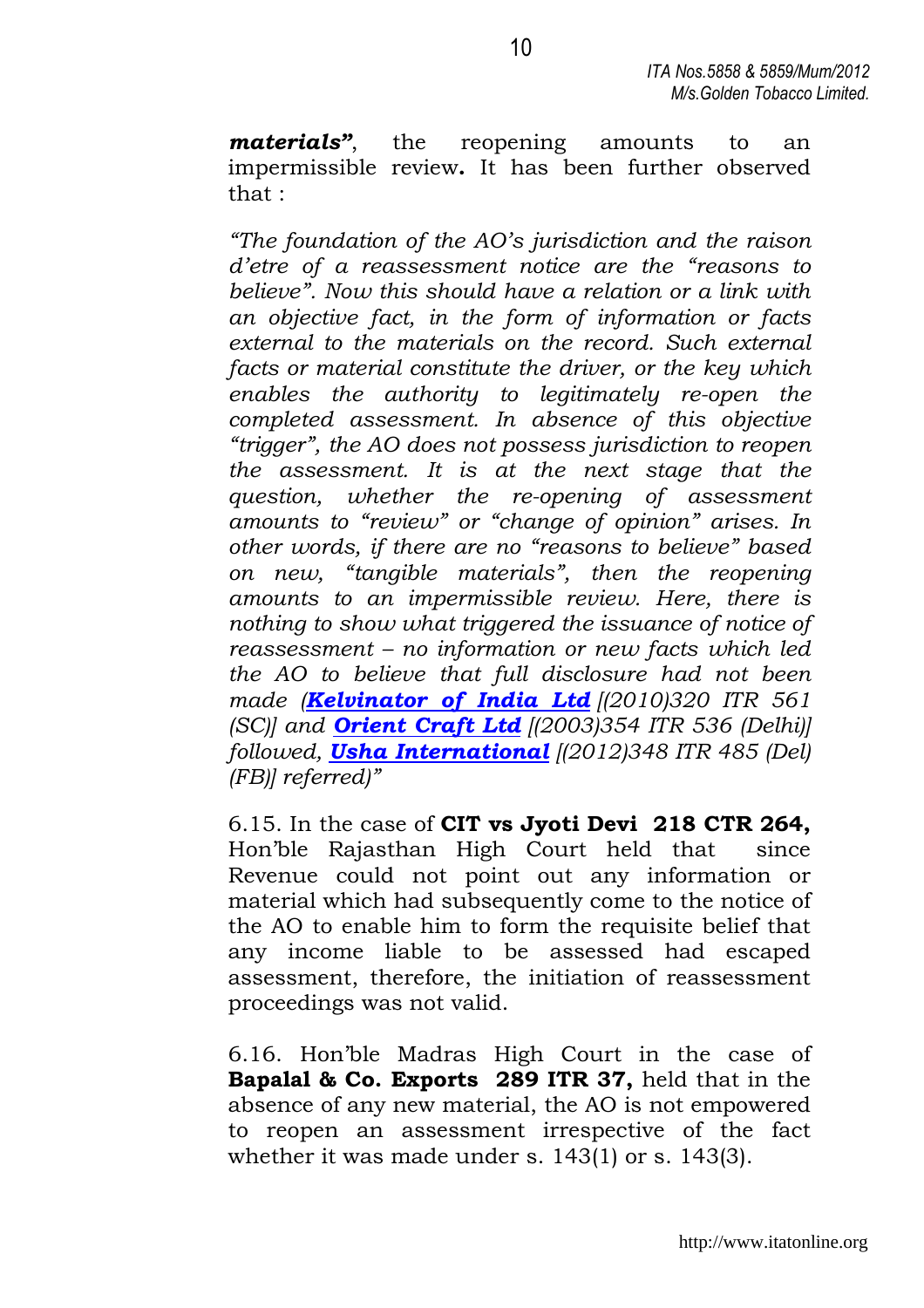6.17. Recently, Mumbai Bench of ITAT in the case HV Transmissions Ltd. in I.T.A No. 2230/Mum/2010 held that even though original assessment was made under s. 143(1) and not under s. 143(3), assessee having made full disclosure of its income, AO was not justified in reopening the assessment in the absence of any new material. Hon'ble Bench has relied upon third member judgment from Mumbai Bench of ITAT in the case Telco Dadajee Dhackjee Ltd vs DCIT ( ITA No 4613/Mumbai/2013 dt 12-5-2010), in support of this view.

6.18. Similar view has been expressed by Hon'ble Delhi Bench of ITAT in the case of **M/s Nexgen** School of Business Vs. Deputy Commissioner of Income Tax, [ITA No. 5609/DEL/2010] holding that the Assessing Officer was not justified to initiate the reopening proceedings in absence of any new information or material on record since the date of filling and processing of the return of income.

6.19. In the present case, it has already been discussed that admitted facts are that there was no fresh material coming into the possession of the AO, at the time of recording of the 'Reasons'. These facts have not been rebutted by Ld DR also. The case law relied upon by Ld DR in the case of Dr. Amin's Pathology, supra is not applicable on the issue being decided here. The issue that in absence of any fresh material, whether AO can proceed to record Reasons, was not before Hon'ble High Court, therefore Hon'ble High court had decided the issue of Change of opinion in that case. In the case before us, as discussed above, we are not going into that issue. In our considered opinion, at this stage, we need not go into the other aspect i.e. whether there was change of opinion or not. This issue has been aptly clarified by Hon'ble High Court in the case of Madhukar Khosla, (supra), wherein it has been held by their lordships that external facts or material constitute the driver, or the key which enables the AO to legitimately reopen the completed assessment and in absence of this objective "trigger", the AO does not possess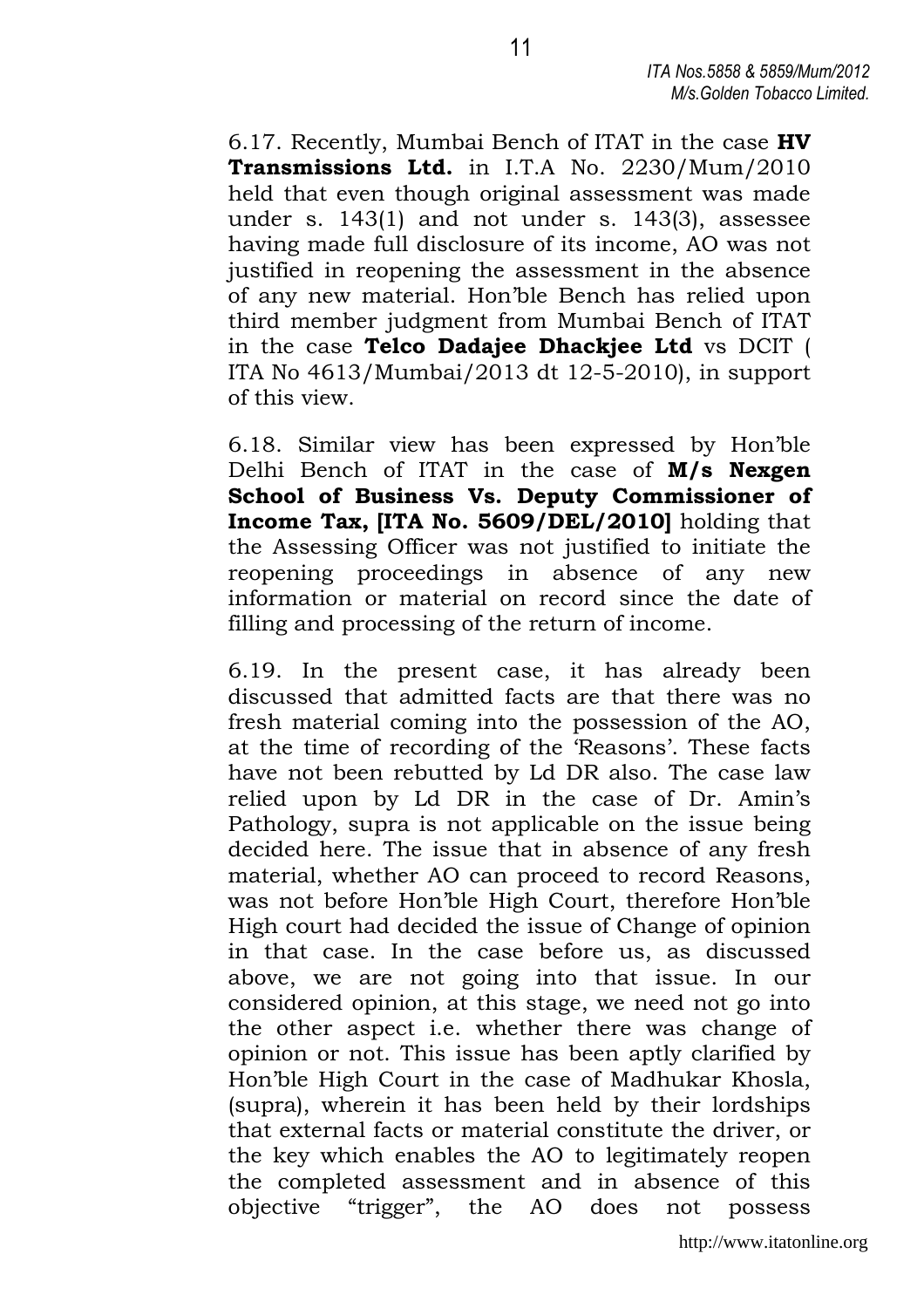jurisdiction to reopen the assessment. Further, most importantly, it was held by the Hon'ble High Court that it is at the next stage when the question, whether the reopening of assessment amounts to "review" or "change of opinion" arises. In other words, if there are no "new tangible materials", then there would be no "reasons to believe", and consequently reopening would be an impermissible review. Under these circumstances there would not arise any need to go the next stage to examine the next question, i.e., whether there was "review" or "change of opinion". The condition with respect to availability of "new tangible material" is step anterior to the condition of no "change of opinion" or "review".

6.20 Thus, in view of judgments directly on the issue under consideration, as discussed in paras 6.7 to 6.18, above, reopening done by Ld. AO in the absence of fresh tangible material, is invalid and bad in law. Therefore, the initiation of reassessment proceedings was not valid. Thus, re-assessment order framed in pursuance to invalid reopening is illegal; the same is hereby quashed. Since assessment order has been quashed on jurisdictional ground itself, other grounds are not being adjudicated."

6.4 In view of the above discussion by the Hon'ble Bench, we find that the issue stands squarely covered with the judgment of Hon'ble Bombay High Court, Hon'ble Delhi High Court and other Courts. Therefore, reopening is held invalid for want of availability of requisite conditions for exercising the jurisdiction of reopening by the Assessing Officer.

7. The other argument taken up by the learned Counsel was that there was no allegation in the `Reasons' about failure on the part of the assessee in disclosure of material facts. Again, the perusal of aforesaid `Reasons' shall http://www.itatonline.org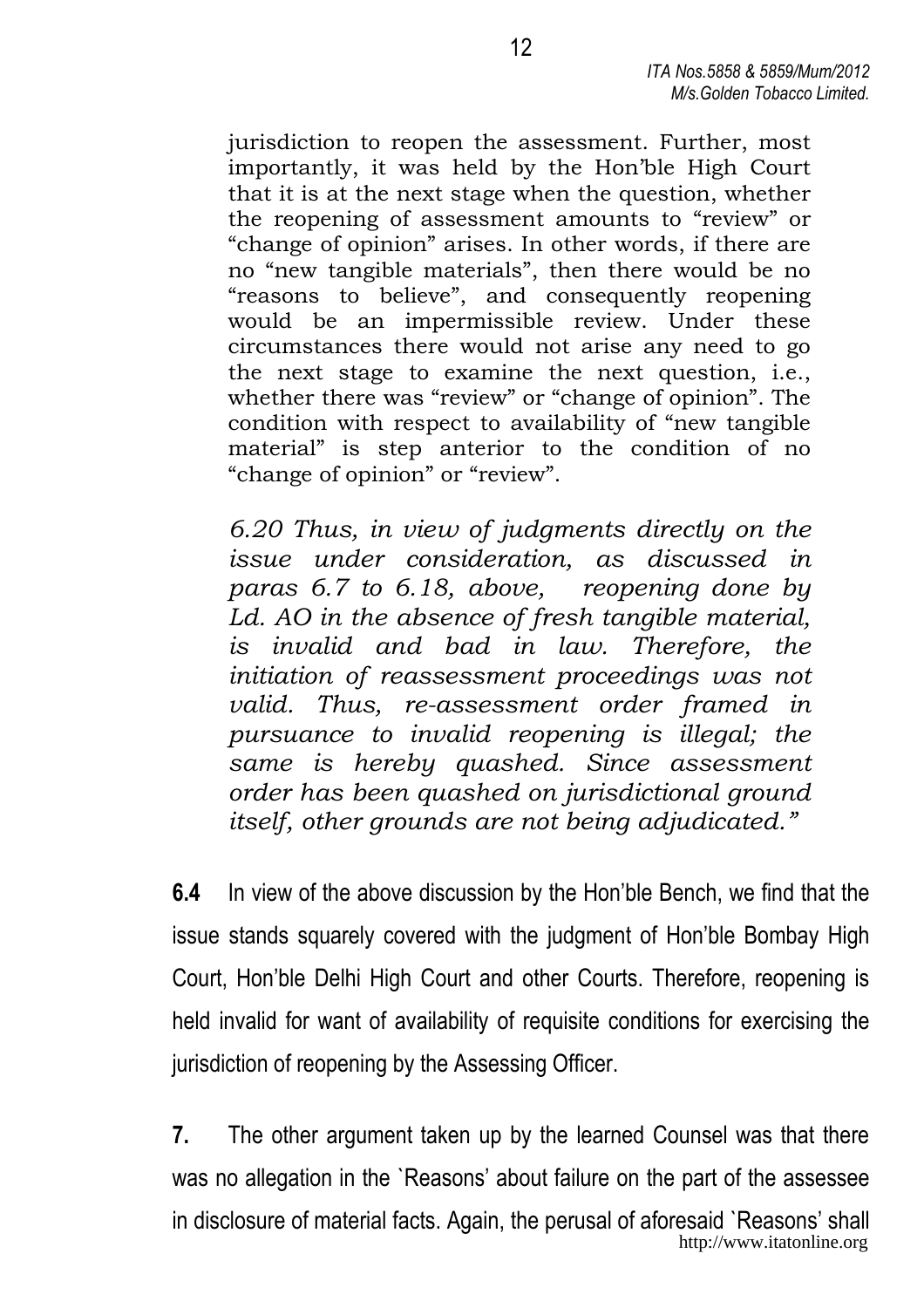reveal that the AO has nowhere mentioned about any failure on the part of the assessee in disclosure of material facts. Rather what has been mentioned in the `Reasons' is about the omission or mistake committed by the AO himself. In our considered view, the law does not give powers to the AO to reopen an assessment carried out u/s 143(3) after the expiry of four years unless the AO is able to demonstrate that there was failure on the part of the assessee in disclosure of material facts. In this regard, we feel it appropriate to reproduce hereunder the first proviso to section 147 of the Act:-

"Provided that where an assessment under sub-section (3) of section 143 or this section has been made for the relevant assessment year, no action shall be taken under this section after the expiry of four years from the end of the relevant assessment year, unless any income chargeable to tax has escaped assessment for such assessment year by reason of the failure on the part of the assessee to make a return under section 139 or in response to a notice issued under subsection (1) of section 142 or section 148 or to disclose fully and truly all material facts necessary for his assessment, for that assessment year:"

 It may be noted that the reading of the `Reasons', as reproduced in earlier part of this order, that neither there is any allegation of `failure and disclosure of material facts' nor AO has made out any case of any failure on the part of assessee in disclosure of material facts. Thus these `Reasons' are apparently contrary to law.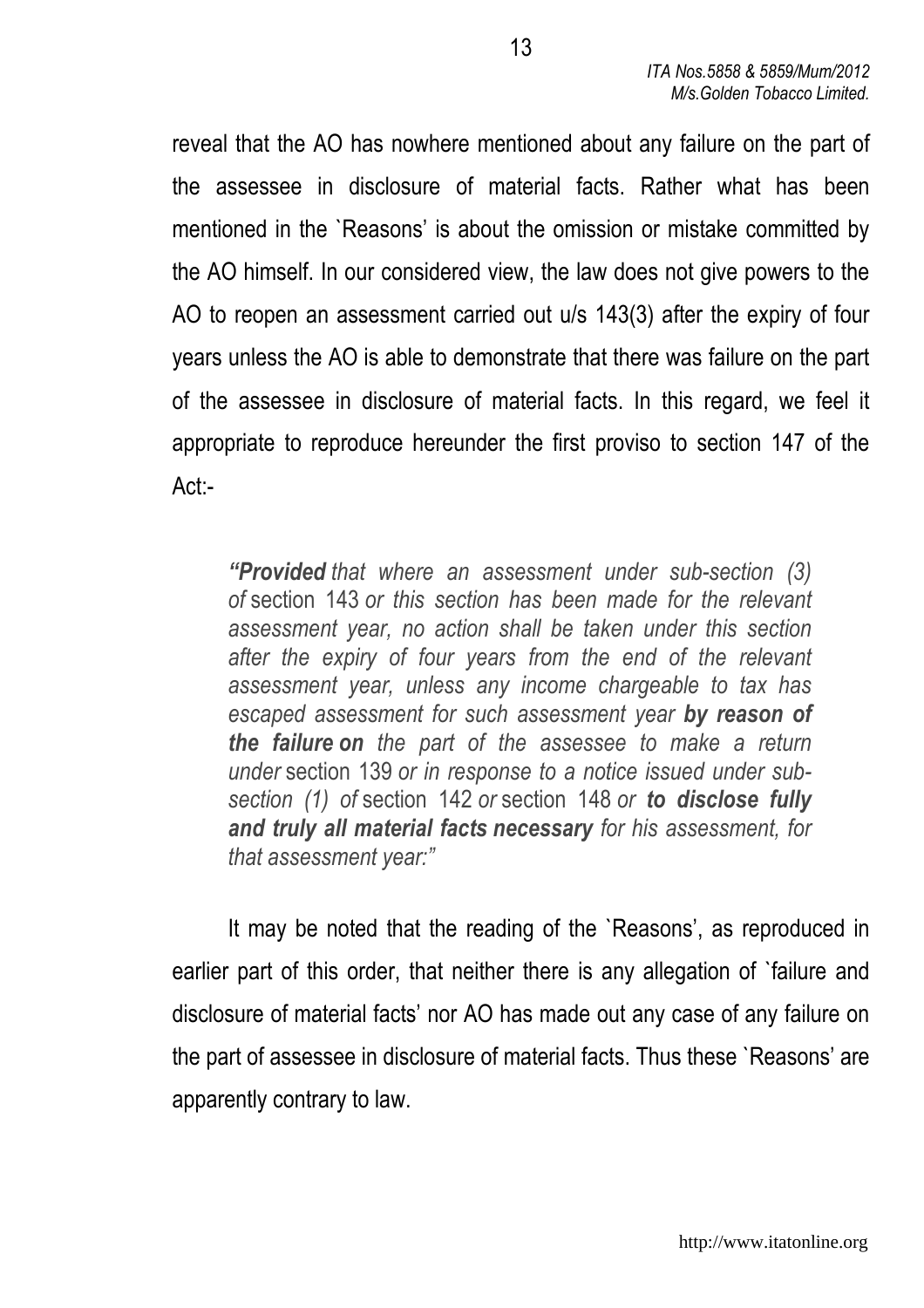7.1.8 Further, as has been rightly contended by the learned AR that this issue is no more res integra. Hon'ble Bombay High Court in many judgments has held that in those cases where the first proviso to section 147 is applicable, the reopening cannot be done unless there is allegation in the reasons that there was failure on the part of the assessee in disclosure of material facts. We place our first reliance upon the judgment of Hon'ble Bombay High Court in the case of Tata Business Support Services Ltd. v. DCIT 232 Taxman 702. Relevant para is reproduced here under:-

"In the present case, when the Revenue alleges failure to make full and true disclosure of material facts, then, the term failure has some specific legal connotation. Here, material facts are pertaining to the expenses under the head "management fees". It is apparent that the words employed are material facts. It is not just facts but material facts. The word "material" in the context means "important, essential, relevant concerned with the matter, not the form of reasoning" (see Oxford Dictionary Concise Eighth Edition). Just as disclosure of every fact would not suffice but for proceeding under section 147 non disclosure ought to be of a material fact."

7.2 We also rely upon the judgment of the Hon'ble Bombay High Court in the case of Titanor Components Limited, supra, and CIT v. Shri Shailesh S.Shah, supra. Further, reliance is placed by us on the judgment of the Hon'ble Supreme Court in the case of CIT v. Avadh Transformers (P.) Ltd. 51 Taxmann.com 369, wherein the Hon'ble Supreme Court has upheld the judgment of the Allahabad High Court, wherein it was held by the Hon'ble High Court that in absence of failure on the part of the assessee in disclosure of material facts, the reassessment proceedings could not be initiated after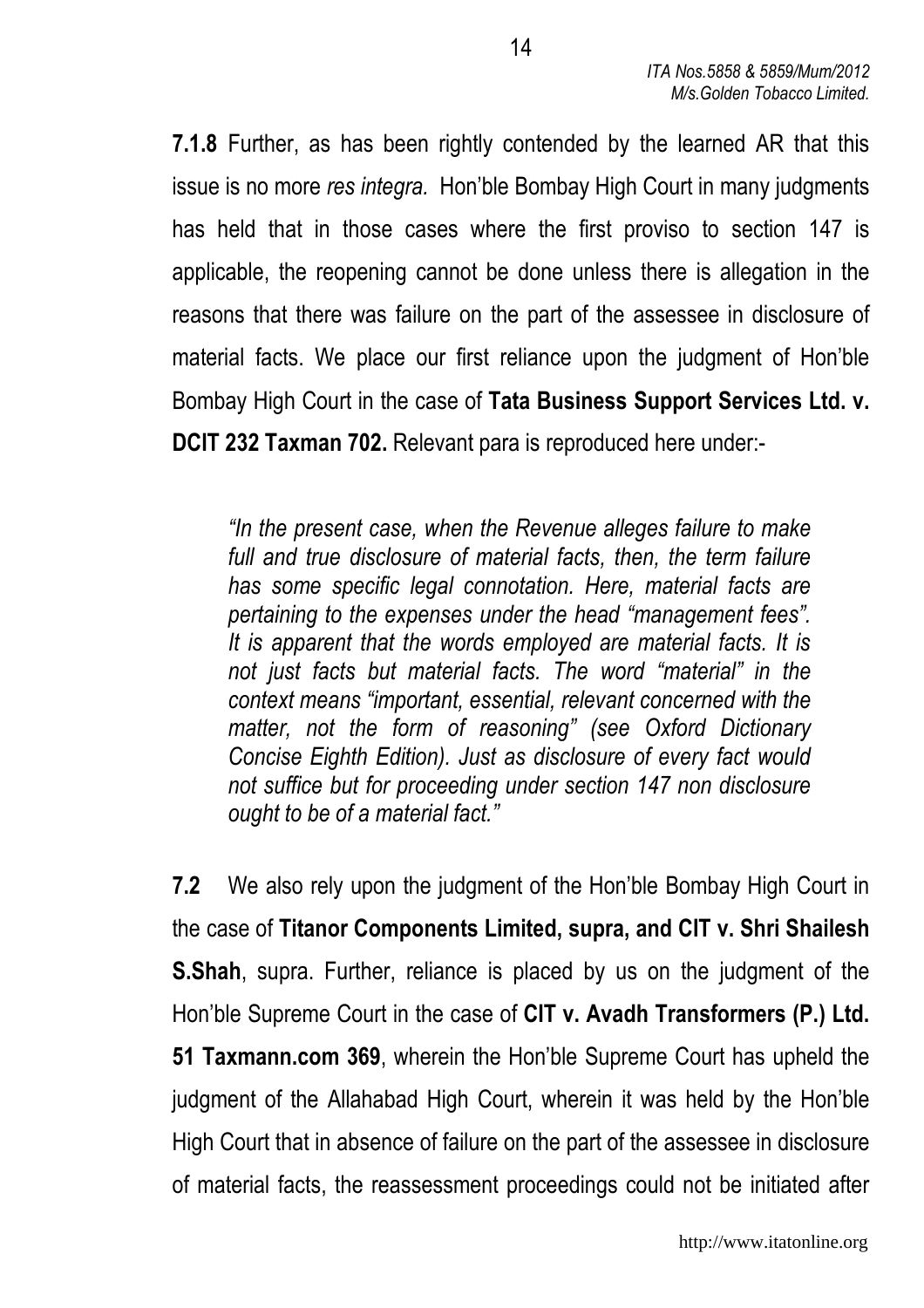expiry of four years from the end of relevant assessment year merely on the ground that in view of the retrospective amendment to provisions of section 80IA, the assessee was not entitled to deduction granted earlier under said section. Thus, even in such cases, when there was a retrospective amendment in the law, the Hon'ble Supreme Court has approved the order of the Hon'ble High Court, upholding the view that no reopening can be done after the expiry of four years unless there was failure on the part of the assessee in disclosure of material facts. It is noted that the present case stands on a better footing.

7.3 Before we part with, it is found appropriate to refer to a recent judgment of Hon'ble Delhi High Court in the case of Pr.CIT v. Samcor Glass Ltd. (ITA No.768/2015 dated 12.10.2015), wherein Hon'ble High Court came down heavily upon the Income Tax Department for reopening of the assessments of the tax payers, in a casual manner and without complying with mandatory conditions of law. Relevant portion of the judgment is reproduced below:-

"4. Although the Assessees in both the appeals are different, the issue involved in both cases is similar, i.e., whether the reopening of the assessment under Section 147/148 of the Act is valid?

 5. Apart from the fact that the impugned order of the ITAT suffers from no legal infirmity, the court is of the view that on the face of it, the reasons for reopening of the assessment in both the cases did not satisfy the basic requirement of the law, in at least in two aspects. One was that the reopening was of assessment beyond four years after the AY for which the original assessment was framed and yet the reasons for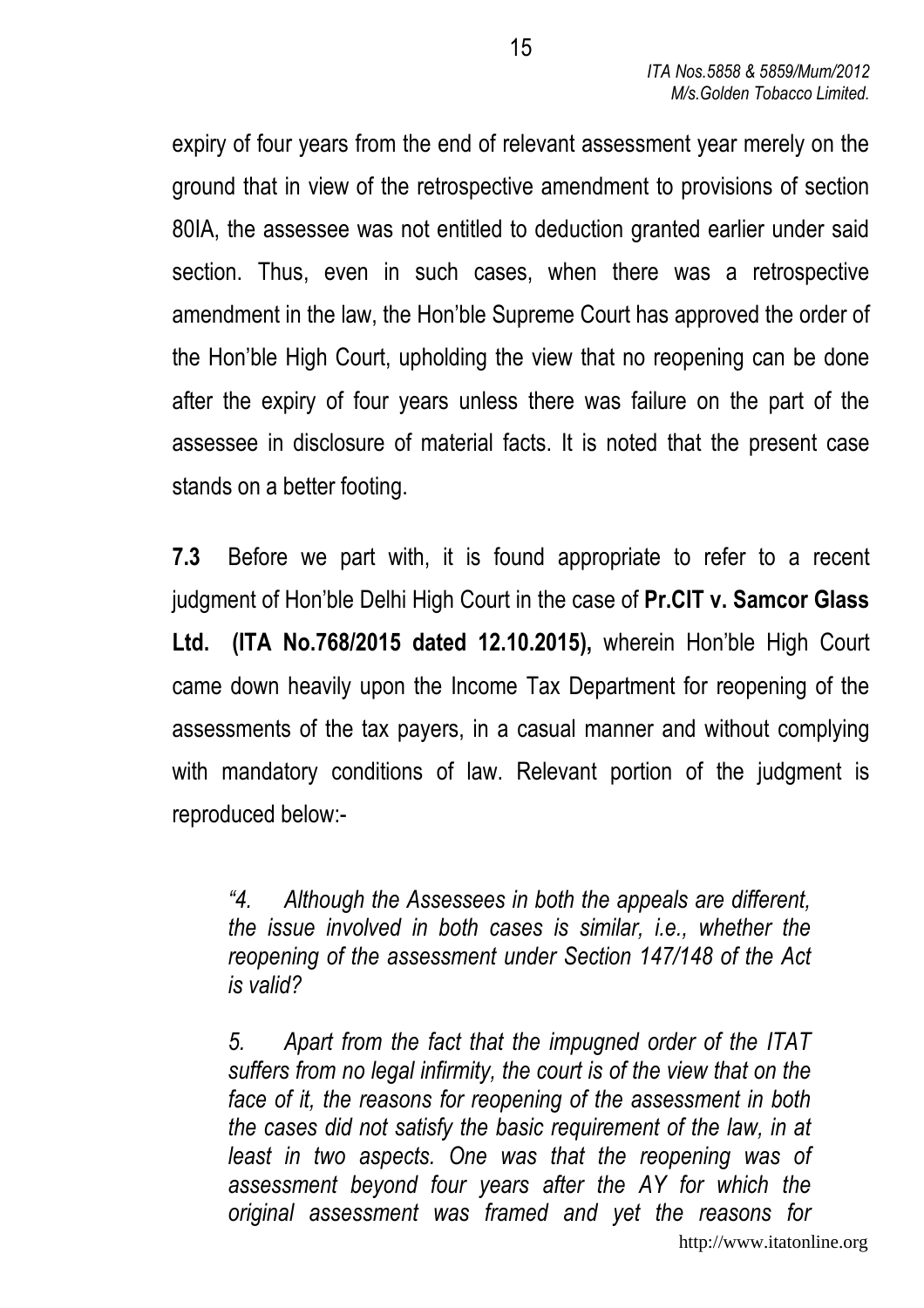reopening did not categorically state that there was a failure by the Assessees to disclose any material particulars on the basis of which there were reasons to believe that the income has escaped assessment. This Court has recently, in a decision dated 22nd September 2015 in ITA No.356 of 2013 (CIT v. Multiplex Trading & Industrial Co. Ltd.), clearly stated in cases where reopening of assessment is beyond four years from the end of the relevant assessment year "the condition that there has been a failure on the part of the Assessee to truly and fully disclose all material facts must be concluded with certain level of certainty."

 6. Secondly, the Court finds that at lease in respect of one of the issues, viz., payment of interest on fixed deposits, the Assessees drew the attention of the Assessing Officer (`AO') to the fact that the amount has already been offered to tax and tax had been paid and yet, in the order disposing of the objections, the AO is completely silent as regards this objection.

 7. The Court is of the view that notwithstanding several decisions of the Supreme Court as well as this Court clearly enunciating the legal position under Section 147/148 of the Act, the reopening of assessment in cases like the one on hand give the impression that reopening of assessment is being done mechanically and casually resulting in unnecessary harassment of the Assessee.

 8. The Court would have been inclined to impose heavy costs on the Revenue for filing such frivolous appeals but declines to do so since the appeals are being dismissed ex parte. However, the court directs the Revenue through the Principal Chief Commissioner of Income Tax (Pr CIT) to issue instructions to the AOs to strictly adhere to the law explained in various decisions of the Supreme Court and the High Court in regard to Sections 147/148 of the Act and make it mandatory for them to ensure that an order for reopening of an assessment clearly records the compliance with each of the legal requirements. Secondly, the AOs must be directed to strictly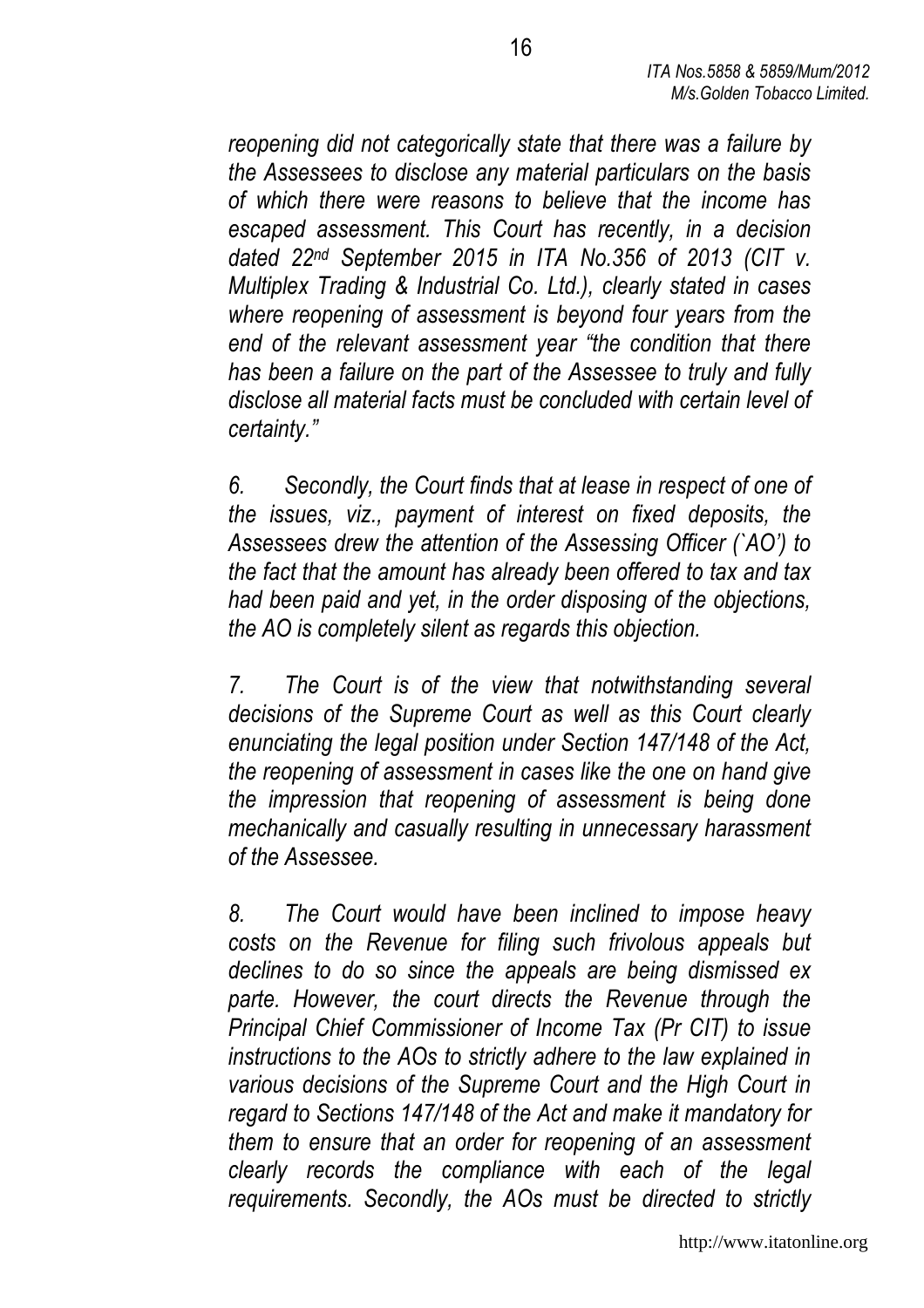comply with the law explained by the Supreme Court in GKN Driveshafts (India) Ltd v. Income Tax Officer (2003) 259 ITR 19 (SC) as regards the disposal of the objections raised by the Assessee to the reopening of the assessment."

7.4 Thus, in our considered view, this issue is squarely covered in favour of the assessee by the judgments of the Hon'ble jurisdictional High Court and Hon'ble Supreme Court of India, and therefore, reopening is held to be invalid on this ground as well.

7.5 Thus, ground with regard to reopening is allowed and reassessment order is quashed, and therefore, other grounds with respect to merits and other legal issues are not being adjudicated.

### ITA No.5859/Mum/2012 : Asst.Year 2006-2007

8. In this appeal, there is delay of 16 days in filing of appeal by the assessee, similar to that in A.Y. 2005-06. We follow our order for A.Y.2005-06, as per our observations given in para 2 and 3 of this order, and condone the delay, and admit this appeal for adjudication, after taking consent of the parties.

8.1 In this appeal also, the learned Counsel has challenged validity of reopening of the assessment. In this case also the facts are similar. The original assessment proceedings was done u/s 143(3) vide order dated 30.12.2008, subsequently, a notice was issued u/s 148 dated 31.03.2011, i.e., within four years from the expiry of the relevant assessment year. Thus, the only difference is that this case has been reopened within the period of four years, and therefore, the assessee shall not get the benefit of proviso to section 147 of the Act.

9. The `Reasons' recorded by the AO are reproduced here under for the sake of ready reference :-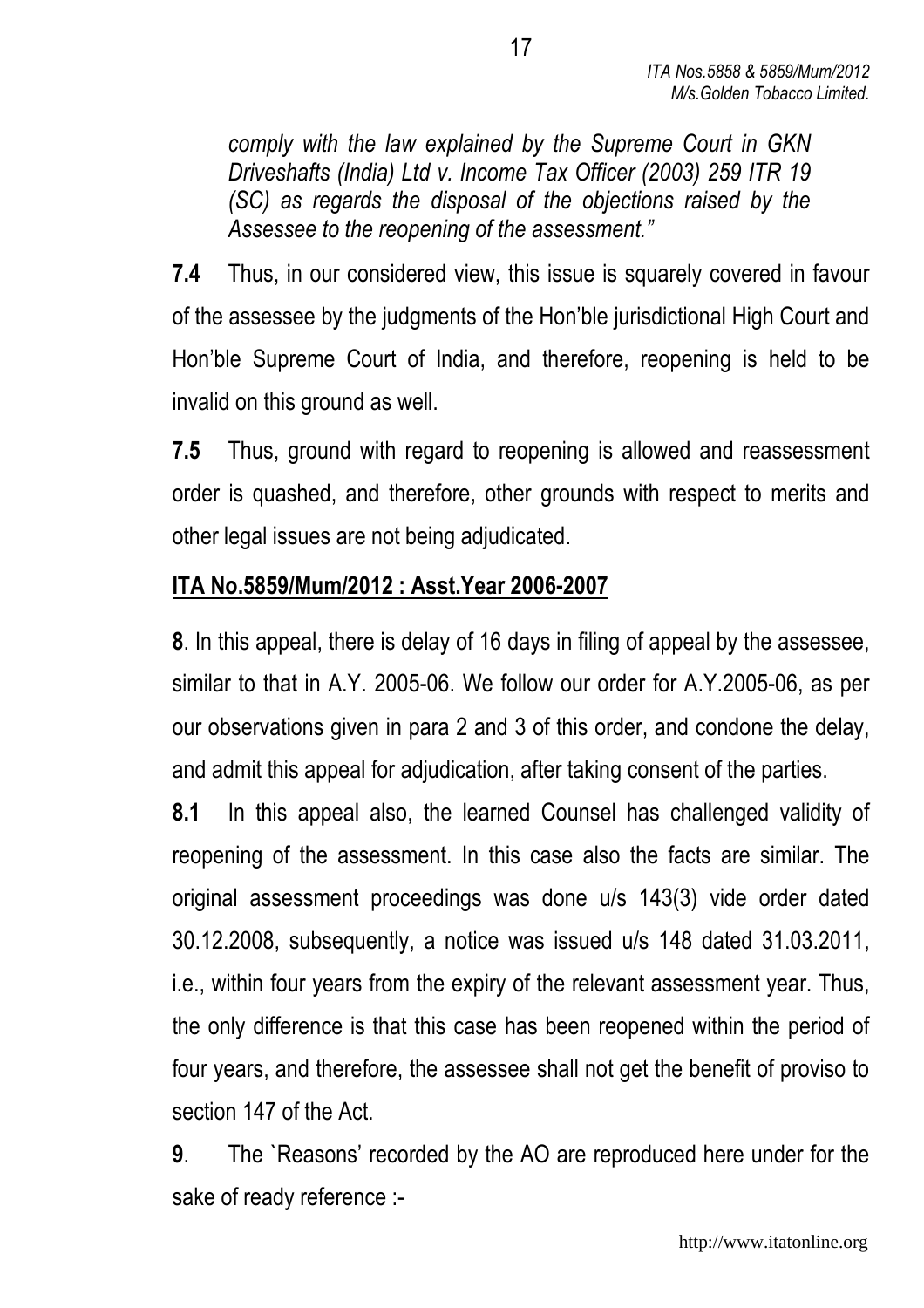"In this case, the assessee filed Return of income for the A.Y. 20906-07 on 28/11/2006, declaring total income at Rs.8,31,753/- Assessment u/s 143(3) was completed on 30/12/2008, determining total income at Rs.8,30,050/-, being Long Term Capital Gain, after set off business loss and depreciation against the current year's business income.

### Irregular allowance of Depreciation:

 It is seen from depreciation statement as per Income Tax Act, the assessee has claimed depreciation of Rs.57,62,993/- on `Time Sharing Unit Property'. The property is on lease for a period of 99 years and also the right to property is acquired prior to 01/04/1998, as such, the assessee is not eligible for depreciation either under the category of intangible assets or other. Omission to disallow the same has resulted into underassessment of Rs.57,62,993/-.

 In view of the above, I have reasons to believe that, on the above issue, the income chargeable to tax of Rs.57,62,993/- on account of depreciation, has escapement assessment within the meaning of section 147 of the I.T.Act. Therefore, the case is reopened by issue of notice u/s 148 of the Income Tax Act, after getting approval from the Hon'ble CIT-8, Mumbai. Issue notice  $u/s$  148 of the  $ITAct."$ 

10. The perusal of these `Reasons' would show that, again, these `Reasons' have been recorded by the AO by making examination of records, which are part of the existing assessment records, which were available with AO since the time of the framing of the original assessment order u/s 143(3). It is noted that in this case also, no fresh material has come into the possession of the AO. Therefore, following our order of assessment year 2005-2006, we hold that the `Reasons' are not valid in the eyes of law on this ground, i.e., the `Reasons' have been recorded without there being any fresh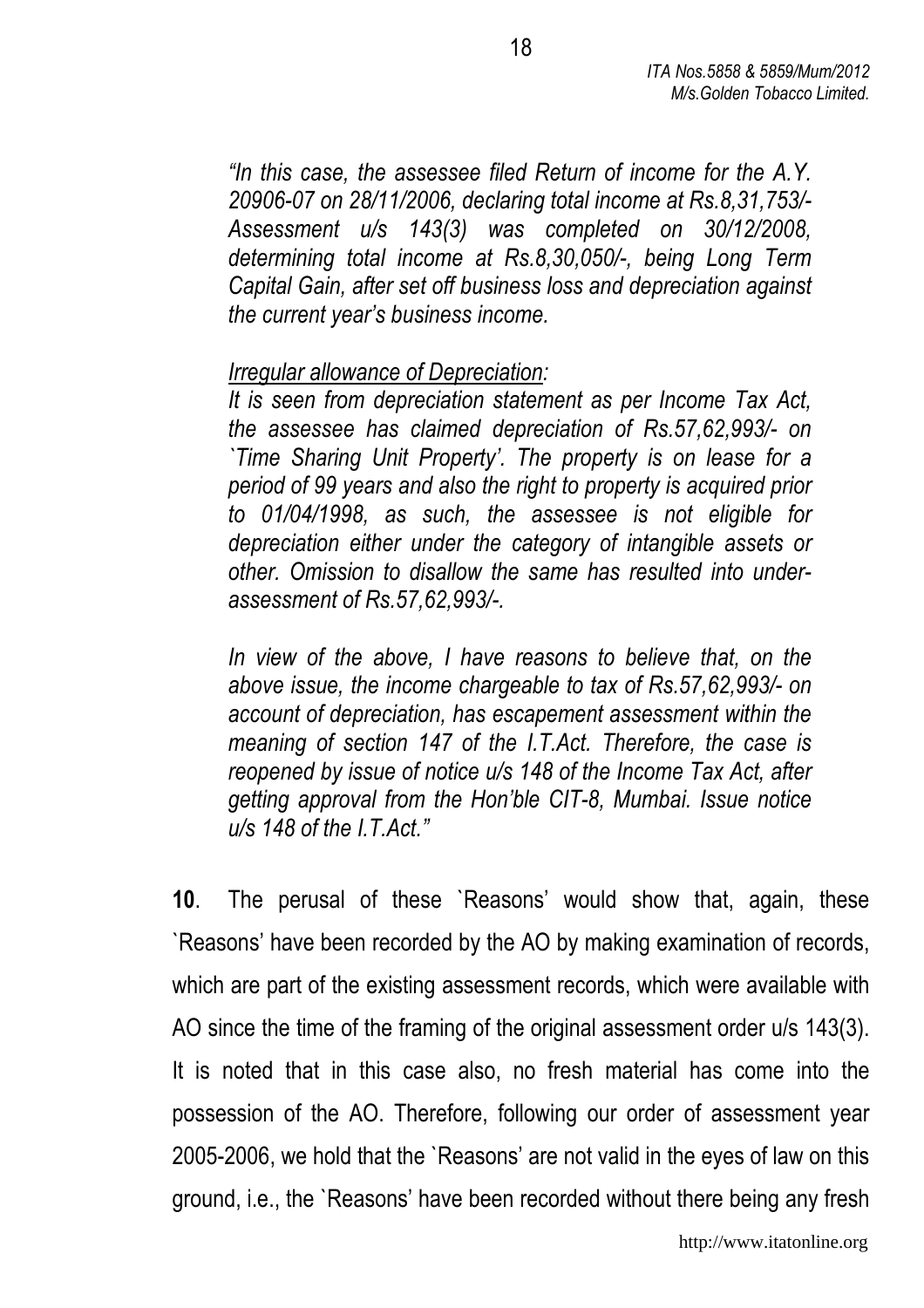tangible material coming into the possession of the AO after the framing of the original assessment u/s 143(3).

11. Further, the learned Counsel has taken one more argument, i.e., in this case the reopening has been done on the basis of change of opinion by the AO. It was argued by him that the issue of depreciation on time sharing unit property, which has been raised in the aforesaid `Reasons', came up for consideration before the AO in assessment year 2003-2004, wherein it was allowed by the Assessing Officer, after taking proper details and documentary evidences from the assessee. Our attention has been drawn on various pages of the paper book, wherein the AO had raised query on this very issue in the assessment proceedings of assessment year 2003-2004, replies were submitted by the assessee, giving full details and justification, these were considered by the AO, and thereafter only after consideration of these replies and details / documents of the assessee, the AO passed order u/s 143(3), wherein claim of the assessee was allowed and no disallowance was made of the depreciation on time sharing unit property. It was, thus, argued that it is a case of change of opinion on the part of the AO. Reliance was placed on the judgment of the Hon'ble Bombay High Court in the case of DIT v. HSBC Asset Management India Pvt. Ltd. (IT Appeal No.254 of 2012, dated 18th June, 2014) for the proposition that if depreciation is allowed in first year, then in subsequent years it becomes part of block of assets, and therefore, the depreciation is allowed on block of assets and not on the individual assets, and therefore, the same cannot be disallowed. We have considered this aspect also very carefully. We find force in the argument of the learned Counsel. It is noted that this issue has already been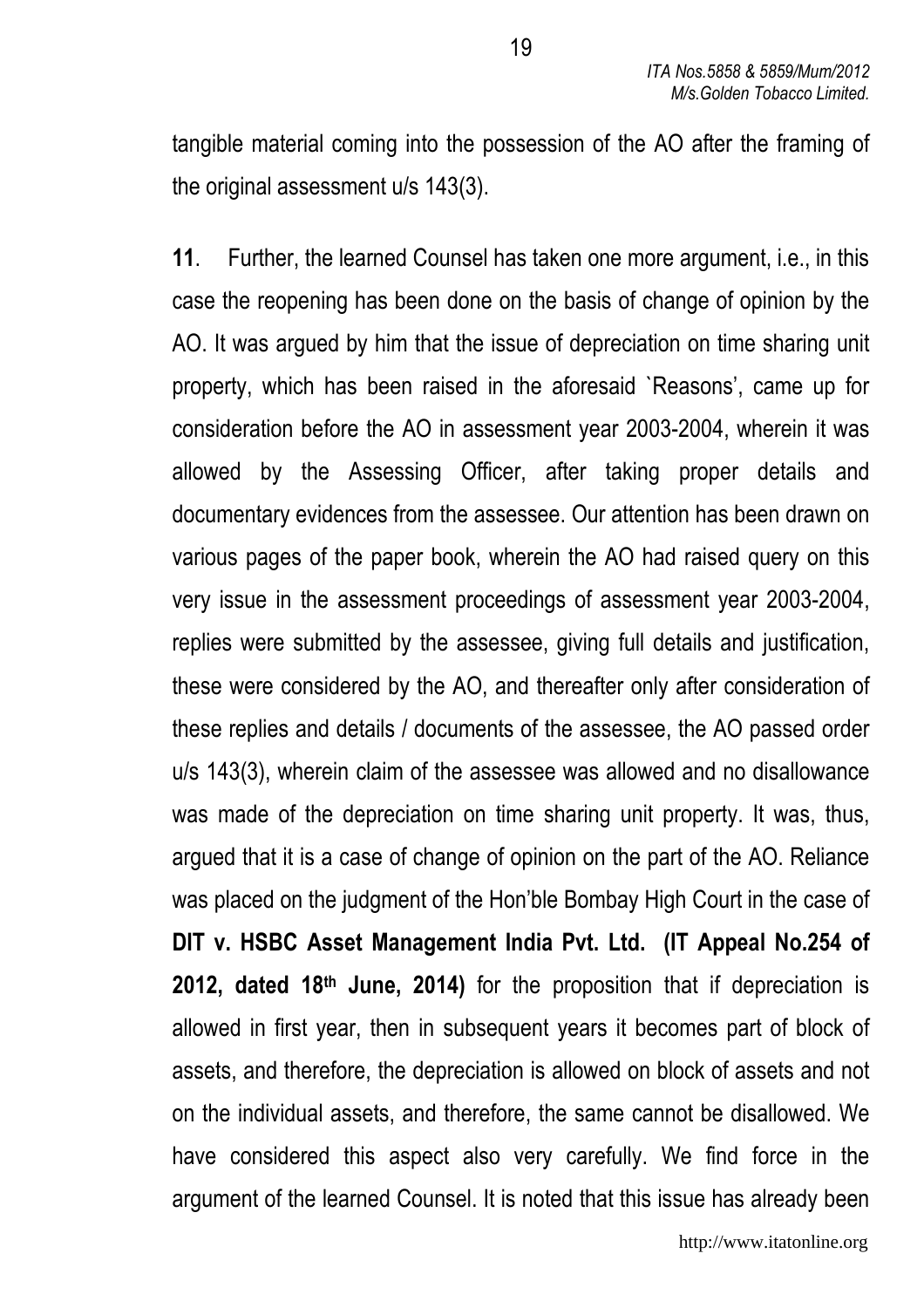examined by the Assessing Officer himself in the assessment year 2003- 2004. This issue was again examined by the Assessing Officer in the original assessment proceedings u/s 143(3) of the impugned assessment year. Therefore, reopening the same, now on this very issue, which has already been examined by the Assessing Officer, amounts to review or change of opinion on the part of the Assessing Officer. It is settled law that `Reasons' cannot be recorded, as per law, on the basis of change of opinion by the Assessing Officer. Therefore, viewed from this angle also, impugned `Reasons' are invalid in the eyes of law, and therefore, reopening of the case and resultant reassessment order becomes bad in law, and therefore, the same is hereby quashed.

12. Since the appeal has been allowed on the legal grounds itself, we refrain from adjudicating other grounds raised by the assessee on merits.

13. In the result, both the appeals are allowed, on the grounds as discussed above.

Order pronounced on this 28th day of October, 2015. आदेश की घोषणा दिनांकः  $28.10.2015$  को की गई ।

Sd/- Sd/-

(Saktijit Dey) (Ashwani Taneja) या\*यक सद+य / JUDICIAL MEMBER लेखा सद+य / ACCOUNTANT MEMBER

मुंबई Mumbai; 'दनांक Dated : 28th October, 2015. Devdas\*